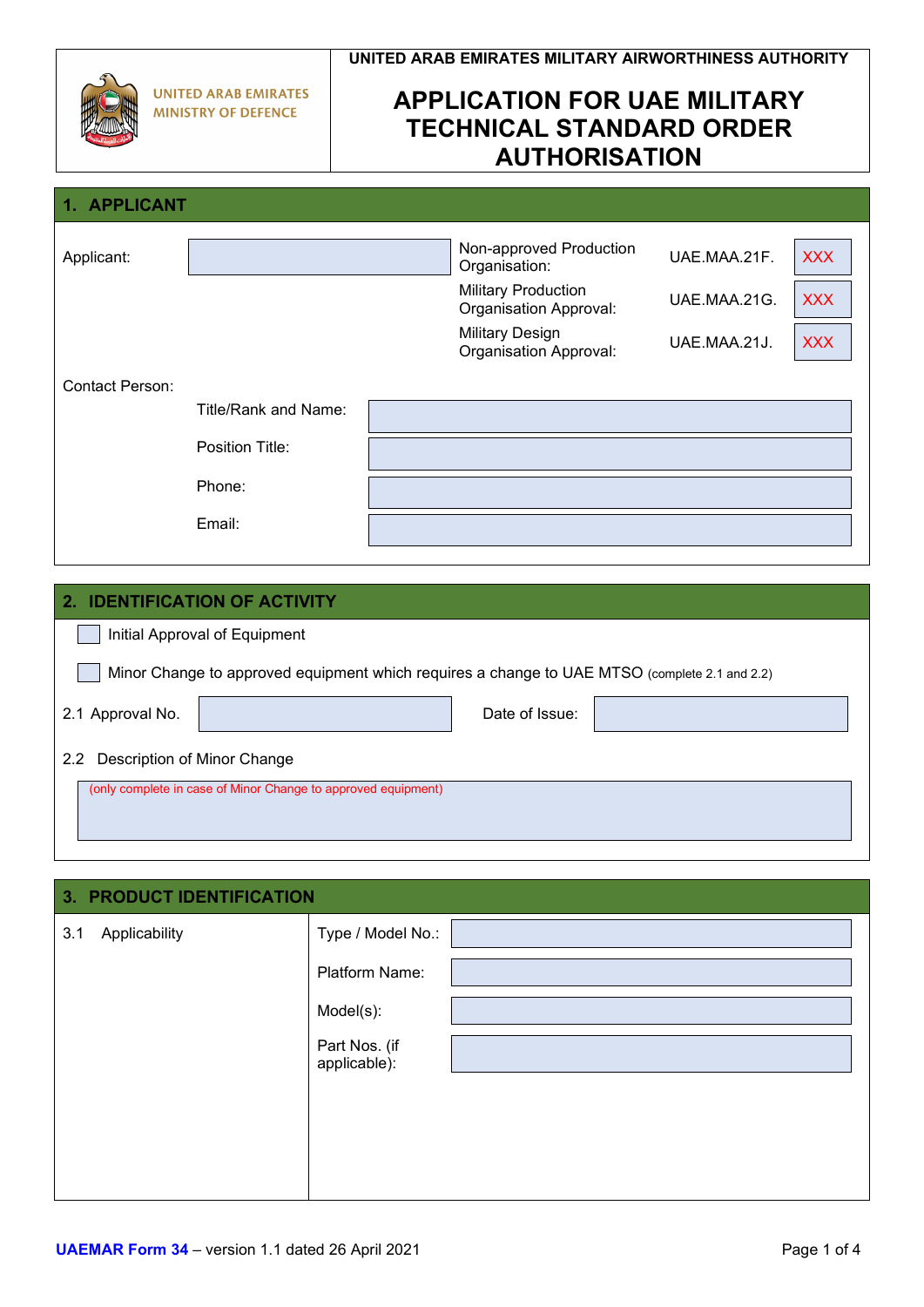# **APPLICATION FOR UAE MILITARY TECHNICAL STANDARD ORDER AUTHORISATION**

# **4. CERTIFICATION BASIS**

4.1 UAEMTSO (Please enter the AUSMTSO standard)

4.2 Deviation(s)

(Indicate whether the application includes deviations and make reference to the document explaining the compensating factors or the design features providing an equivalent level of safety or state "None" if the equipment is fully compliant with the requirements.)

## **5. DATA REQUIREMENTS**

Enter the MPOA number according to Part 21 subpart G or reference to the letter of agreement according to Part 21 subpart F. Enter any additional information you think is necessary for your application, for example providing UAEMAR Form DDP (Declaration of Design and Performance).

- 5.1 Demonstration of Capability for Production
- 5.2 Additional comments

# **6. UAEMAR 21 DEMONSTRATION OF CAPABILITY** This application is: (select one of the four options.) Within the current approved scope of work of the applicant's MDOA Following an application for Design Organisation **Application Date:** Approval (UAEMAR Form 80) or Alternative Procedures to Design Organisation Approval Project Number: (UAEMAR Form 81). Following an application for a change to the scope Application Date: of work via UAEMAR Form 81 or UAEMAR Form 82. Project Number: Inclusive of the design procedures required by UAEMAR 21.A.602B

# **7. OUTLINE OF ADDITIONAL DATA REQUIREMENTS**

Submission Checklist:

Please confirm the following information is included as part of your application.

All applicable procedures required by UAEMAR 21.A.602B, UAEMAR Form DDP and data required by UAE MTSO Standard

Compliance Checklist / Cross-Reference Matrix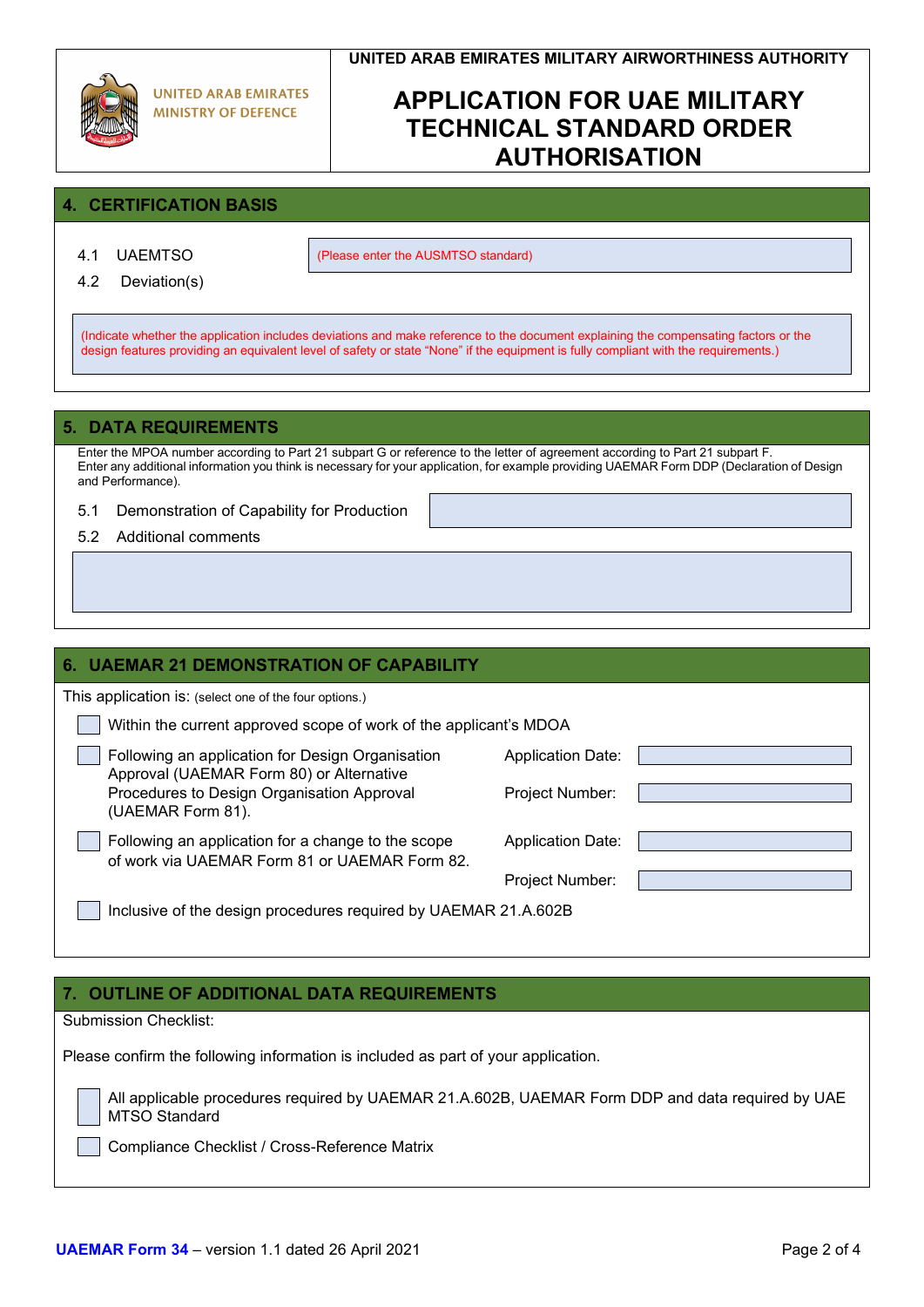| <b>UNITED ARAB EMIRATES</b><br><b>MINISTRY OF DEFENCE</b>                         | UNITED ARAB EMIRATES MILITARY AIRWORTHINESS AUTHORITY<br><b>APPLICATION FOR UAE MILITARY</b><br><b>TECHNICAL STANDARD ORDER</b><br><b>AUTHORISATION</b> |           |                                 |  |  |  |  |
|-----------------------------------------------------------------------------------|---------------------------------------------------------------------------------------------------------------------------------------------------------|-----------|---------------------------------|--|--|--|--|
| 8. APPLICANT DECLARATION                                                          |                                                                                                                                                         |           |                                 |  |  |  |  |
| I declare that information provided on this form is true and correct.             |                                                                                                                                                         |           |                                 |  |  |  |  |
|                                                                                   | I understand and accept that for the UAE MAA to proceed with this application, I have supplied all supporting<br>documentation to the UAE MAA.          |           |                                 |  |  |  |  |
| <b>Authorised Signatory</b>                                                       |                                                                                                                                                         |           |                                 |  |  |  |  |
|                                                                                   |                                                                                                                                                         |           |                                 |  |  |  |  |
| Name                                                                              | Position                                                                                                                                                | Signature | Date                            |  |  |  |  |
| *On completion, send form and documentation to MAA via email at UAEMAA@mod.gov.ae |                                                                                                                                                         |           |                                 |  |  |  |  |
| 9. MAA USE ONLY                                                                   |                                                                                                                                                         |           |                                 |  |  |  |  |
| Review of UAE Military Technical Standard Order Authorisation<br>9.1              |                                                                                                                                                         |           |                                 |  |  |  |  |
| <b>Application Approved</b>                                                       | Application Requires Resubmission                                                                                                                       |           | <b>Application Not Approved</b> |  |  |  |  |
| <b>Additional Comments</b><br>9.2                                                 |                                                                                                                                                         |           |                                 |  |  |  |  |
|                                                                                   |                                                                                                                                                         |           |                                 |  |  |  |  |
| <b>UAEMTSO Certificate No.:</b><br>9.3                                            |                                                                                                                                                         |           |                                 |  |  |  |  |
| <b>Authorised Signatory</b>                                                       |                                                                                                                                                         |           |                                 |  |  |  |  |
|                                                                                   |                                                                                                                                                         |           |                                 |  |  |  |  |
| Name                                                                              | Position                                                                                                                                                | Signature | Date                            |  |  |  |  |

 $\overline{\phantom{a}}$